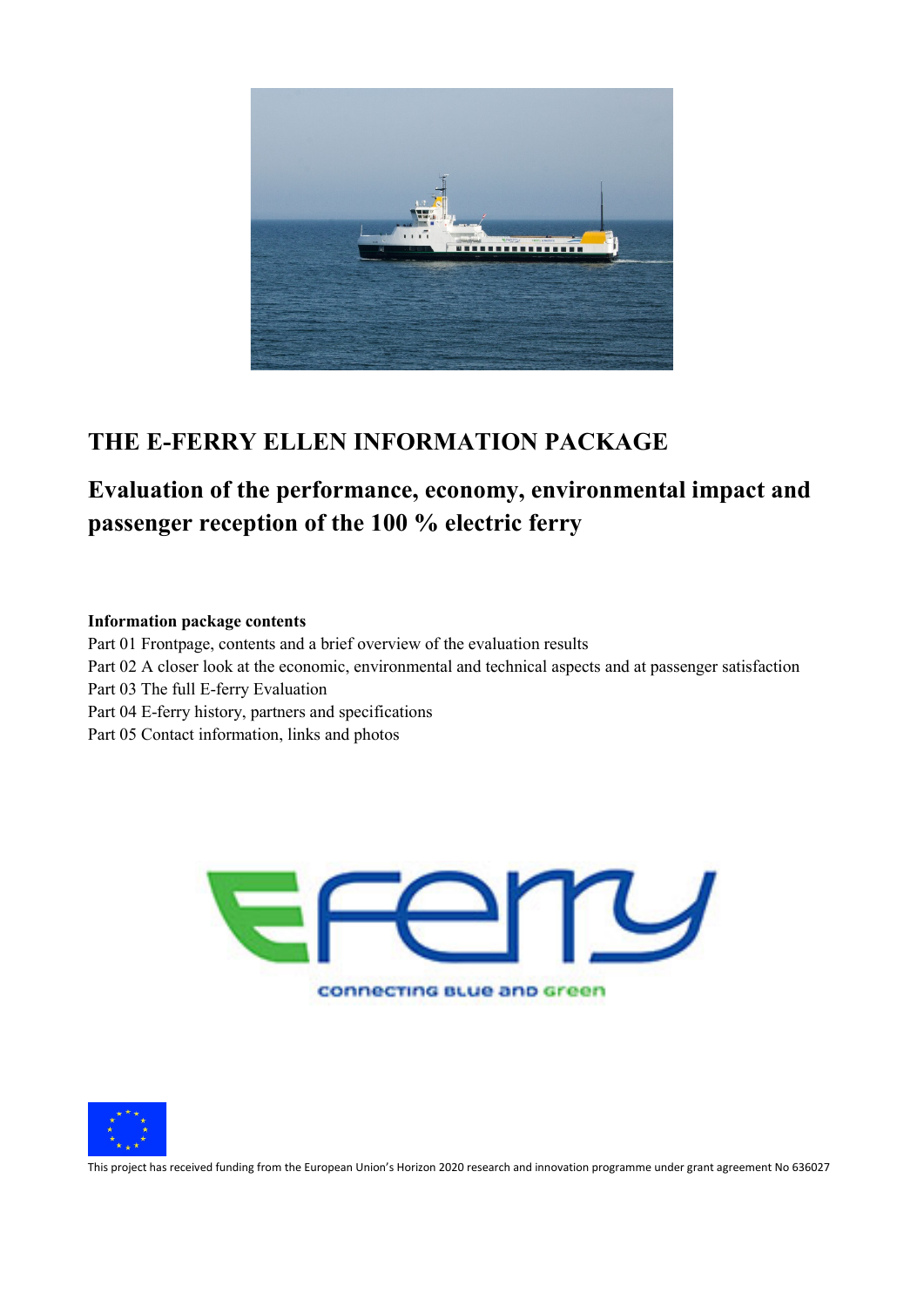### **PART 01: A BRIEF OVERVIEW OF THE EVALUATION RESULTS**

The goal of the E-ferry project was to build a full-scale prototype to demonstrate 100 % emission-free sailing on a regional ferry route with an unprecedented range for a fully-electric ferry. As the project officially came to its end on June 1, the overall goal has been achieved to full satisfaction. Ellen has now shed her 'experimental' and 'prototype' status and has simply become a great performer for the ferry operator. Here are some key numbers which are explained in more detail below:

- Energy efficiency: 85 % grid-to-propeller
- Energy consumption, 22 nautical mile (approx. 40 kilometer) roundtrip: 1600 kWh
- Years before higher investment cost of new e-ferry turns into savings by low operational costs: 4-8
- CO2 emissions saved in comparison to a modern diesel: 2.520 tonnes/year
- Passenger satisfaction: Very high

#### **Energy efficiency and consumption**

The energy efficiency of the total electrical system is 85 % grid-to-propeller. This is more than twice as high as the efficiency of a typical diesel ferry (tank-to-propeller). At an average consumption of 1600 kWh per return trip, the E-ferry performs slightly better than had been projected in preliminary studies. The low average energy consumption per trip, in combination with an available battery capacity of more than 3.8 MWh and a fast charger (4 MW peak charge), has proven that the E-ferry prototype is a valid commercial alternative to traditional diesel- and diesel-electric propelled ferries.

#### **Fully electric ferries are more economical than traditional diesel ferries**

Remarkably, calculations show that the higher investment costs for building fully electric are in fact already compensated for after just 5-8 years of operation, even when taking into account the cost of the charging station and the potential necessity for replacing the battery pack twice over the vessel's total lifetime. This means that the higher investment costs are paid for early - and for the remainder of the ferry's 30-year lifetime, the operator will save between 24% and 36% in operating cost, compared to operating a diesel or diesel-electric ferry. The analysis also concludes that a change in ownership structure to the charging station could bring cost parity further forward to only 4 years.

#### **E-technology is constantly becoming cheaper**

The battery systems have been a major contributor to the E-ferry prototype's initial investment costs, but the decrease in cost has more than halved the price in the project period.This makes the perspective for fully electric vessels even better in the future. Another main contributor to the total cost of the E-ferry prototype has been the electrical infrastructure and charging system - in the case of the Ellen, the operator had to include the expense of all the systems. However, in the future charging systems can be expected to be installed in many ports as part of the common infrastructure. At the same time standardization efforts are being exercised already and economies of scale start to apply.

#### **Environmental benefits**

It is estimated that the E-ferry saves the environment 2.520 tons of  $CO_2$ , 14,3 tons of  $NO_x$ , 1,5 tons of  $SO_2$ , 1,8 tons of CO and half a ton of particulate matter annually, compared to a similar modern diesel ferry. Compared to an older, existing ferry of similar type and performance, the Ellen saves close to 4000 tons of  $CO<sub>2</sub>$ , 70,8 tons of NO<sub>x</sub>, 2,4 tons of SO<sub>2</sub>, 3,1 tons of CO and 1,4 tons of particulate matter. Naturally, such reductions depend on the E-ferry using 'green' electricity, i.e. electricity produced by clean renewable sources such a wind and sun. The E-ferry Ellen is charged from the local grid on the island of Ærø where wind turbine production accounts for 125% of the islands electricity demand on an annual basis. However